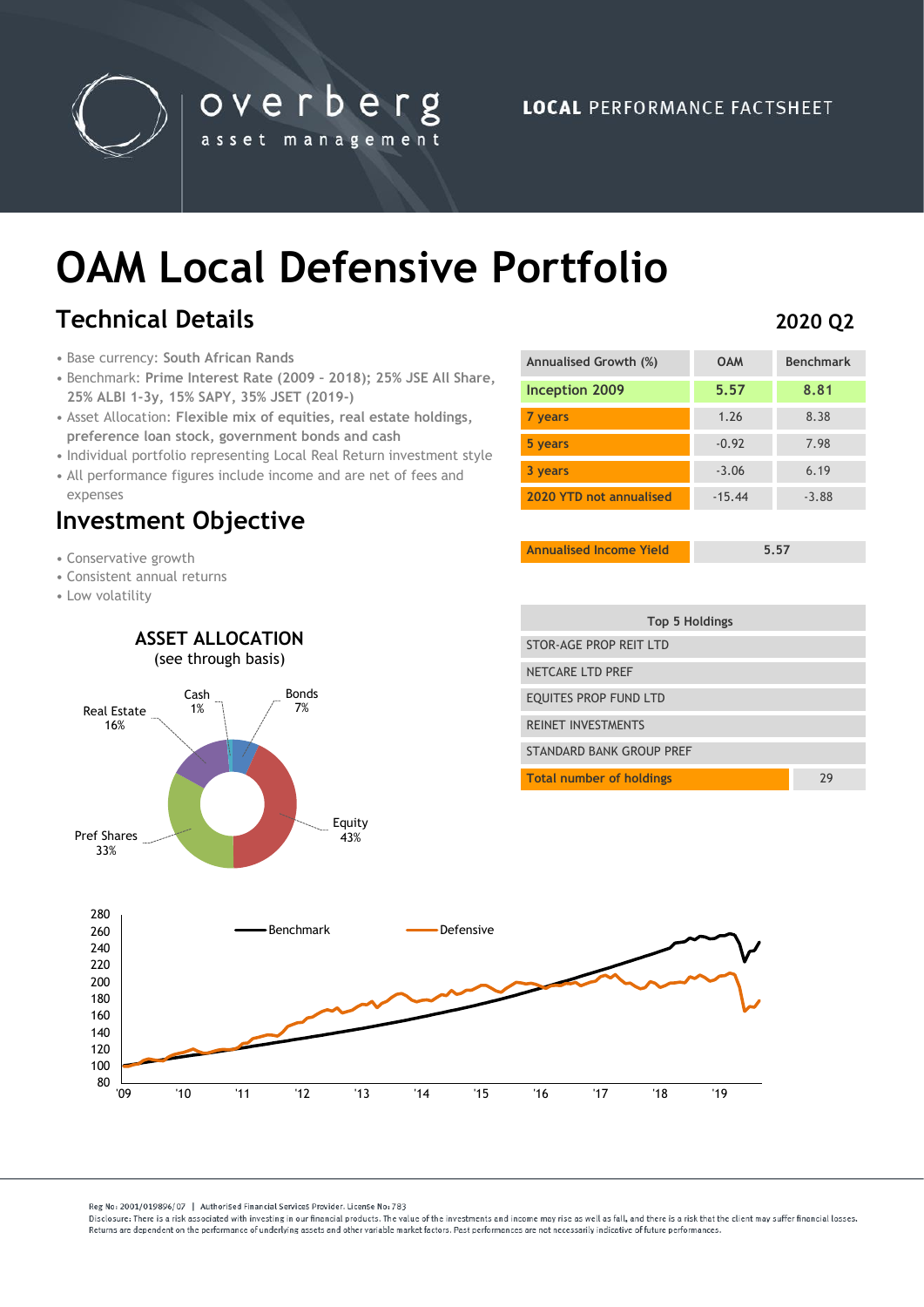

#### **Local Market Review and Strategy Outlook for the quarter ended June 2020**

The JSE All Share Index enjoyed a powerful rally in the second quarter (Q2), enforcing the lesson that investment is a long-term process not to be interrupted by panic selling. The JSE found the slipstream of global markets which came roaring back amid colossal central bank stimulus and government fiscal spending. The global market rally was especially beneficial to the dual listed stocks, in particular Naspers and Prosus, which enjoyed strong earnings growth despite the lockdown. Hence, the Industrial 25 Index gained a solid 16.70% in Q2 and 8.91% for the year to date (YTD). By contrast, the Financial 15 Index, biased towards domestically focused bank stocks, only gained 6.97% over the quarter and still nursing a YTD loss of 36.0%. The Resources 20 Index surged by 40.58% in the quarter, led higher by platinum and gold shares, posting a positive YTD return of 4.13%. The heavy weighting of resource shares, and Naspers and Prosus in the All Share Index led it higher by 22.19% over the quarter, trimming its YTD loss to 4.77%. As risk appetite returned to global financial markets, the rand recouped some of its losses versus the dollar, gaining by 3.23% over the quarter to R/\$17.36 although still losing 23.47% YTD. The South African Reserve Bank (SARB), after cutting the repo rate twice in Q1, followed in Q2 with two further interest rate cuts, reducing the repo rate by an aggregate 275 basis points YTD from 6.50% to 3.75%. The reduction in interest rates powered strong gains in shortdated bonds. The All-Bond 1-3 year Total Return Index gained 6.74% in Q2 and by 7.58% YTD. The gold price continued to power ahead as global investors searched for alternative safe haven investments in a zero-interest rate world. The gold price ended the period at \$1780 with quarterly and YTD percentage gains of 9.88% and 21.50%.

President Ramaphosa received wide ranging praise for his swift, courageous and presidential management of the Covid pandemic crisis. Lockdown measures were implemented quickly, allowing the country to "flatten the curve". In the process, Ramaphosa solidified his position within the ANC. He also announced a massive R500bn fiscal stimulus plan on the 19th April, close to 10% of GDP, in an attempt to limit the impact of the Covid-19 induced economic slowdown. The R500bn support package was well targeted, with a focus on providing bridging finance for corporates as well as increasing healthcare and poverty alleviation. R130bn of the support package was met by reallocation within the 2020/2021 budget expenditure, which means that in practical terms the additional cost to the fiscus was R370bn rather than R500bn. Specifically, the package increased existing grants and food assistance through vouchers and cash transfers. It also included a R200bn bank loan guarantee scheme underwritten by the SARB, Treasury and the commercial banks, encouraging banks to take on more risk and lend funds to assist companies with turnovers of less that R300 million. The R200bn loan guarantee scheme is financed by the major banks and will only affect government's expenditure if the state and the SARB are called on to deliver on guarantees. In practice therefore, it appears that a far lower amount will actually be added to the budget deficit by the support measures, potentially as little as R130 billion, rather than the headline figure of R500 billion.

However, on 24<sup>th</sup> June Finance Minister Tito Mboweni delivered an emergency Budget to address the impact of the Covid pandemic on state finances, in which he painted a bleak outlook for state finances and the economy. He warned of a debt crisis if no action is taken. He warned of an imminent fiscal reckoning, where debt spirals out of control, debt service costs crowd out public spending, private investment is deterred, and South African citizens will be left poorer today with the inheritance of future generations severely eroded. According to Treasury's forecasts, GDP is expected to contract by 7.2% in 2020, with a recovery projected to settle at 1.5% in 2022. The main budget deficit is expected to increase from 6.8% of GDP projected in February to 14.6%. Debt-to-GDP is expected to reach 81.8% by the end of 2020/2021 and rise further before stabilising at 87.4% of GDP in 2023/24. The Director-General of Finance, Dondo Mogajane confirmed that debt levels risk breaching the 100% mark in 2023/24.

GDP shrank in Q1 by 2% quarter-on-quarter annualised, marking the third quarterly decline in succession, following falls of 0.6% in Q3 2019 and 1.4% in Q4 2019. The nationwide lockdown was fully implemented at the tail end of the

Reg No: 2001/019896/07 | Authorised Financial Services Provider, License No: 783

Disclosure: There is a risk associated with investing in our financial products. The value of the investments and income may rise as well as fall, and there is a risk that the client may suffer financial losses Returns are dependent on the performance of underlying assets and other variable market factors. Past performances are not necessarily indicative of future performances.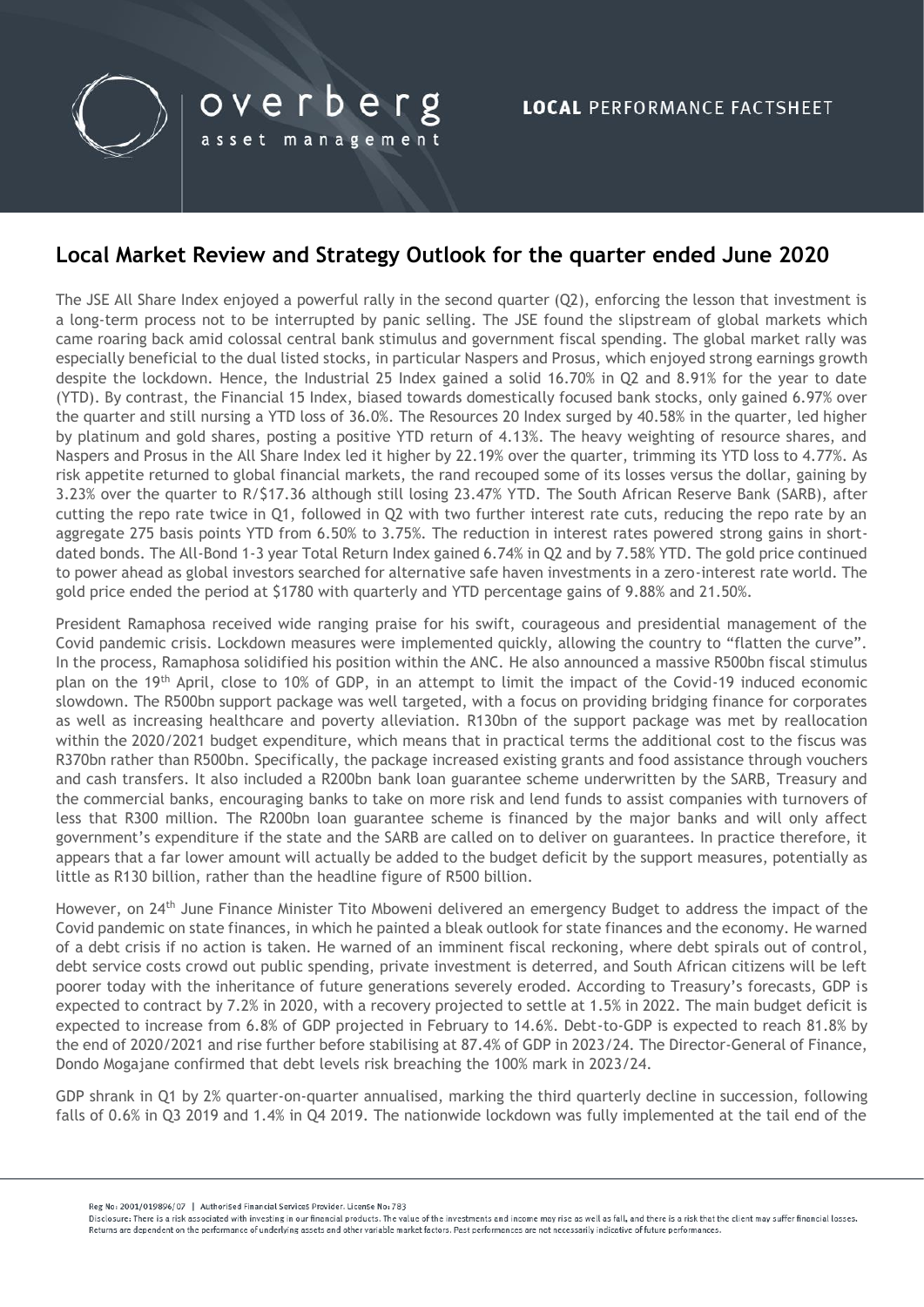

## overberg

asset management

#### **LOCAL PERFORMANCE FACTSHEET**

quarter on 27<sup>th</sup> March, which means the economic contraction will be far more severe in Q2. Banks, economists and government have all warned that South Africa will experience an unprecedented GDP decline in 2020 as a result of the lockdown and freezing-up of key export markets, with current projections ranging between 5% and 10%. Prospects were already bleak prior to the lockdown with the consensus forecast GDP growth rate pegged at just 1%. The unemployment rate rose to a 17-year high in Q1. The jobless rate increased over the quarter from 29.1% in Q4 2019 to 30.1%. Under the expanded definition of unemployment, which includes people who have stopped looking for work, the rate jumped from 38.7% to 39.7%. Overall, conditions in the labour market remain depressed and likely to show significant deterioration in Q2 before undergoing a mild rebound in the second half of the year.

Economic survey data weakened sharply during the quarter, as business and consumer confidence and activity levels reflected the full impact of the pandemic. The SARB's composite leading business cycle indicator dropped in April by a massive 8.7% year-on-year. The South African Chamber of Commerce and Industry (SACCI) business confidence index plummeted from 89.9 in March to 77.8 in April, its lowest since the index began in 1985, which SACCI attributed to recessionary economic conditions, the Covid-19 lockdown, an over compromised fiscal position, and the downgrading of South Africa's sovereign credit rating to junk status. The decline in business confidence to record low levels does not bode well for new investment, employment and capacity utilization. Stats SA conducted the Covid-19 Business Impact Survey, covering 2182 businesses over the period 14-30<sup>th</sup> April when the country was under Level-5 lockdown. Most worrying is the permanent damage to businesses, as 8.6% of respondents indicated they had permanently ceased trading. As the quarter wore on and lockdown restrictions were eased, conditions did improve although off an exceedingly low base. The ABSA/BER manufacturing purchasing managers' index (PMI) improved during May, as the lockdown moved from Level-5 to Level-4, easing some of the constraints on the manufacturing sector and the wider economy. Although still in sub-50 contractionary territory, the headline PMI surged higher from its all-time low of 5.1 in April to 43.2 in May. However, survey respondents noted that although able to increase production, both domestic and external demand remained slack. The economy-wide Standard Bank/IHS Markit Purchasing Managers' Index (PMI) made for less cheery reading, falling from 35.1 in April to 32.5 in May, its lowest since the data series began in July 2011. The sub-index measuring expectations for business activity in the coming year turning negative for the first time, signaling a prolonged and bumpy post-pandemic recovery. Due to widespread job losses, the increased number of distressed businesses, pressure on household disposable income and continued uncertainty surrounding the Covid-19 lockdown and future economic policy, overall business activity is unlikely to return to pre-pandemic levels before mid-2021.

Perhaps the best news over the quarter came from the SARB, which followed its two Q1 interest rate cuts totaling 125 basis points, with two further cuts in Q2, reducing the repo interest rate from 5.25% to 4.25% on 14<sup>th</sup> April and to 3.75% on 22<sup>nd</sup> May, culminating in a massive 275 basis point rate cut since the start of the year. The bold easing in monetary conditions will provide much needed economic stimulus to the economy and financial markets. Notwithstanding the benefits of monetary stimulus, at the May policy meeting the SARB downgraded its forecast for economic contraction in 2020 from a previous 6.2% to 7%. The Governor of the SARB, Lesetja Kganyago, noted that although the lockdown will be relaxed in coming months, investments, imports and exports are expected to decline sharply for the year as a whole with job losses likely to be widespread. GDP growth is expected to pick up in 2021 and 2022 but only by 3.8% and 2.9% respectively, reflecting little confidence in the hoped for "V" shaped recovery. Due to the weak demand environment, the SARB forecasts consumer price inflation will average 3.4% in 2020 and 4.4% in 2021 and 2022, well below the midpoint of the 3-6% target range over the entire period. Benign inflation should facilitate further interest rate reductions. The SARB Quarterly projection model indicates a further two rate cuts of 25 basis points over the next two quarters, which together with reduced regulatory requirements on commercial banks should further ease financial conditions, boosting liquidity and assisting the balance sheets and cashflow of businesses and households. Mr Kganyago reiterated however, that monetary policy cannot on its own

Reg No: 2001/019896/07 | Authorised Financial Services Provider License No: 783

Disclosure: There is a risk associated with investing in our financial products. The value of the investments and income may rise as well as fall, and there is a risk that the client may suffer financial losses Returns are dependent on the performance of underlying assets and other variable market factors. Past performances are not necessarily indicative of future performances.